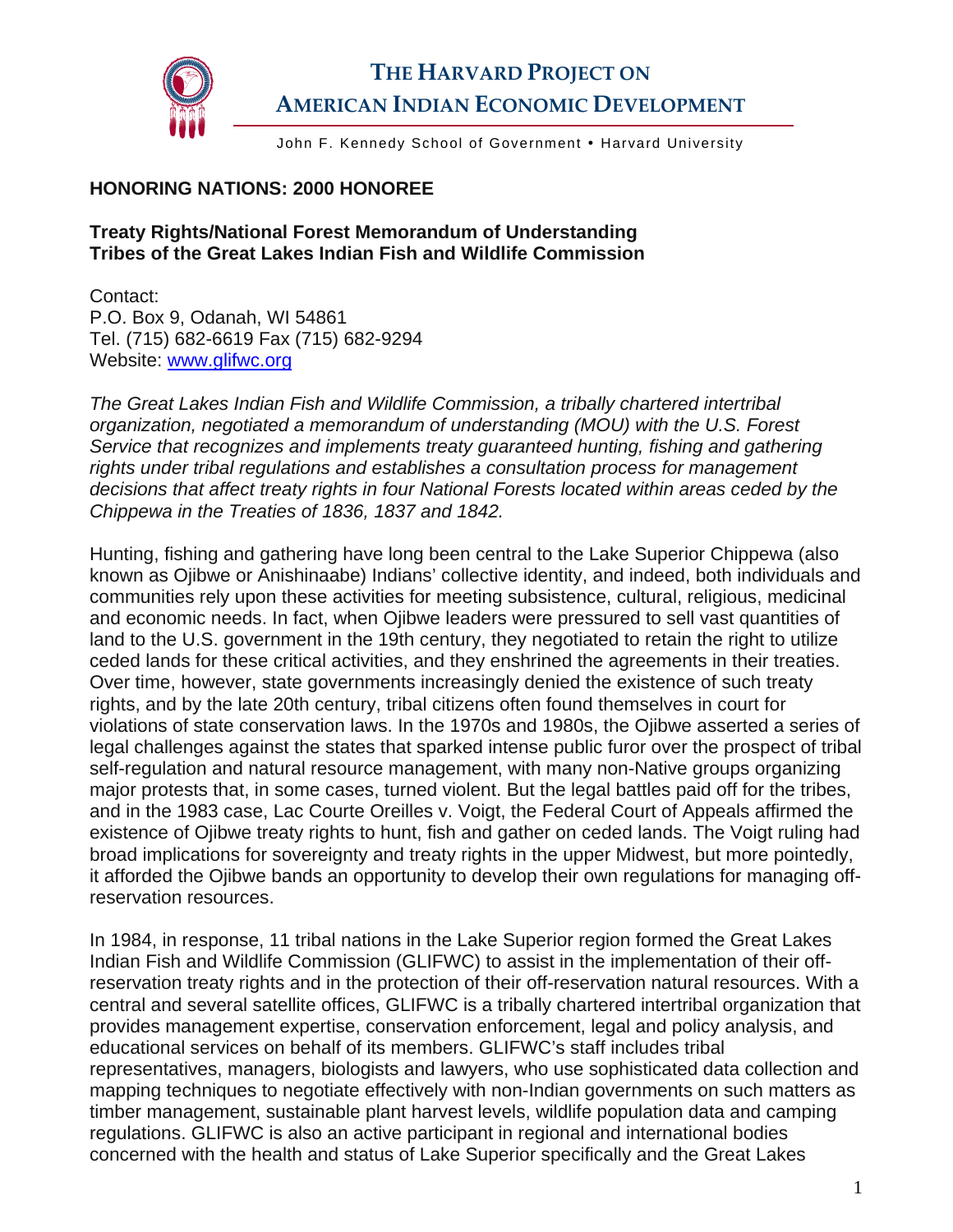## generally.

Since its creation, GLIFWC has been an effective champion of tribal sovereignty – and its contributions to good governance are exemplified by its collaborative work with the U.S. Department of Agriculture's Forest Service. The relationship began in the early 1990s arising out of a mutual concern that questions surrounding the exercise of treaty rights (specifically gathering rights) in ceded lands within National Forests had been left ambiguous by previous court decisions. Forgoing a legal battle, the two governmental bodies elected to negotiate a framework by which those rights would be acknowledged, interpreted and implemented. After six years of consultation, the Memorandum of Understanding (MOU) Regarding Tribal – USDA-Forest Service Relations on National Forest Lands Within the Territories Ceded in Treaties of 1836, 1837 and 1842 was ratified in June 1999 by GLIFWC member tribes and by the Forest Service's Eastern Region, Law Enforcement and Investigation Branch, and North Central Research Station.

In essence, the MOU is an agreement between the GLIFWC Tribes and the Forest Service that recognizes and implements treaty-guaranteed hunting, fishing and gathering rights in ceded territories within four National Forests under tribal (not federal) regulations and establishes a consensus-based consultation process for National Forest management decisions that affect treaty rights. The MOU articulates the U.S. Forest Service's recognition of tribal treaty rights, tribal sovereignty and tribal capacity to self-regulate, and acknowledges the Service's role in fulfilling the federal government's trust responsibilities and treaty obligations. Specifically, the MOU establishes: (1) a framework for a collaborative government-to-government relationship based on consistent and timely communication and tribal participation in National Forest management through a joint Technical Working Group; (2) a mutually agreeable set of regulations enacted by the tribes for regulating the exercise of treaty gathering rights; and (3) a shared goal of protecting, managing and enhancing ecosystems that support the natural resources subject to the tribes' treaty rights. The MOU makes clear the fact that the tribes themselves have the primary right and responsibility to enforce their regulations within the forests' treaty areas.

Although the MOU is in the early stages of implementation, it has already been the basis of new and successful off-reservation forestry management. Critically, the MOU provides opportunities for tribal self-regulation – a hallmark of effective self-governance. The tribes have demonstrated responsible self-regulation and as a result, there has been growing public support and for and trust in tribally controlled natural resource management. The GLIFWCmember tribes collect their own data, regulate and enforce their citizens' use of forest resources, and develop forest management plans. These activities make it evident that the tribes are not simply administering federal programs, but self-regulating and managing their own initiatives. GLIFWC encourages self-regulation and management initiatives at the Commission (intertribal) and individual tribal level, which reflects the member tribes' belief that self-determination and sovereignty are appropriately exercised at both levels. The sugar bush management plan developed in 1999 for citizens of the Bay Mills Indian Community is one example. While the MOU's Technical Working Group developed the plan, it stipulates that the Bay Mills tribal government is responsible for issuing permits and writing regulations under which its citizens can gather maple sap in the National Forests.

The MOU also codifies a true government-to-government relationship wherein the tribes and the Forest Service come together as governmental equals. Under the MOU's consultative process, GLIFWC's member tribes have input into all decisions affecting the abundance, distribution of and access to National Forest resources. For example, when a severe windstorm damaged thousands of acres of the Chequamegon-Nicolet Forest in July 1999,